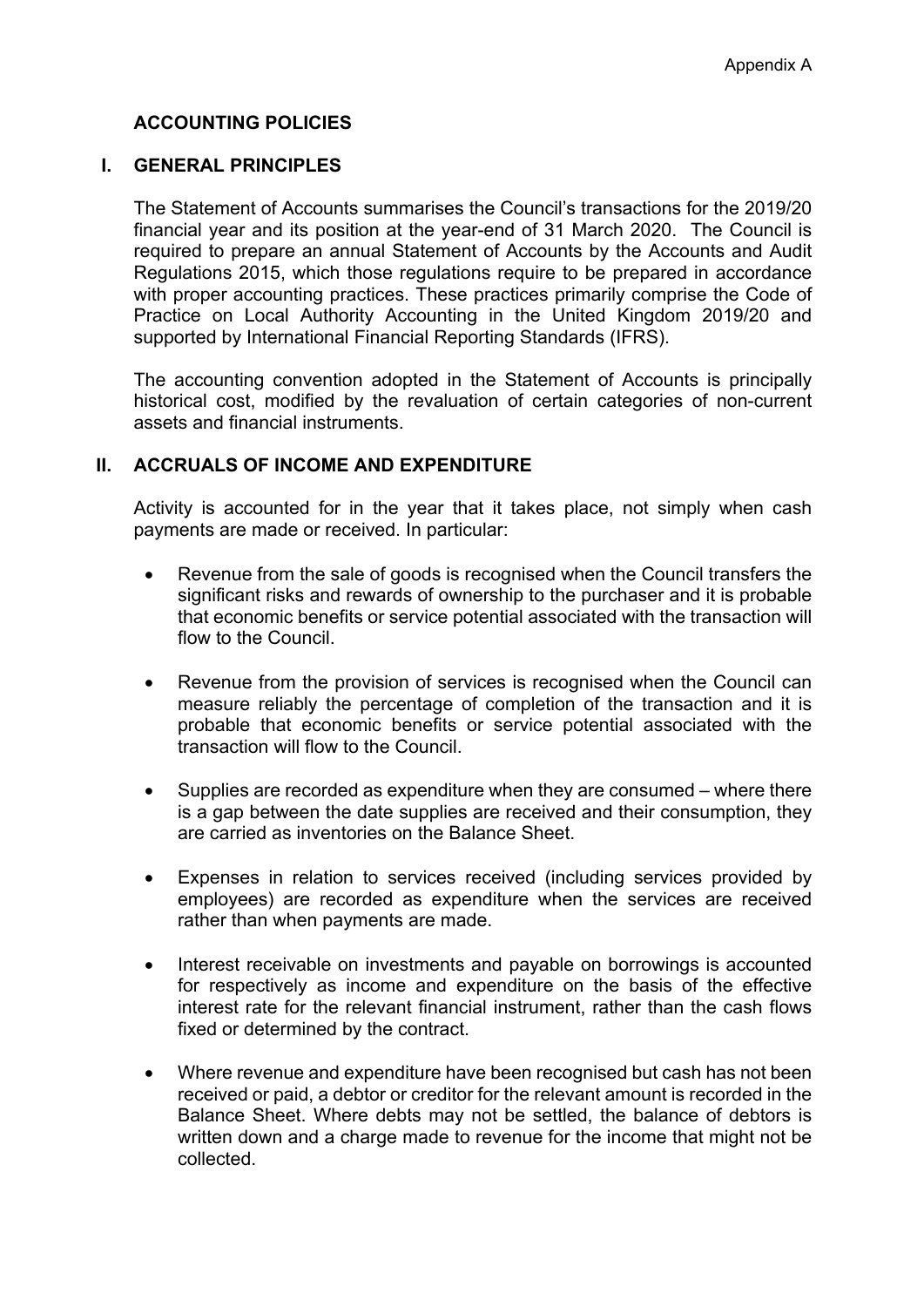• The impact of IFRS15: Revenue from Contracts with Customers has been considered and deemed to have no material impact.

### **III. CASH AND CASH EQUIVALENTS**

Cash is represented by cash in hand and deposits with financial institutions repayable without penalty on notice of not more than 24 hours. Cash equivalents are highly liquid investments that mature in 30 days or less from the date of acquisition and that are readily convertible to known amounts of cash with insignificant risk of change in value.

In the Cash Flow Statement, cash and cash equivalents are shown net of bank overdrafts that are repayable on demand and form an integral part of the Council's cash management.

## **IV. CHARGES TO REVENUE FOR NON-CURRENT ASSETS**

Services, support services and trading accounts are debited with the following amounts to record the cost of holding non-current assets during the year.

- Depreciation attributable to the assets used by the relevant service.
- Revaluation and Impairment losses on assets used by the service where there are no accumulated gains in the Revaluation Reserve against which the loss can be written off.
- Amortisation of intangible assets attributable to the service.

The Council is not required to raise council tax to fund depreciation, revaluation and impairment losses or amortisation. However, it is required to make an annual contribution from revenue towards the reduction in its overall borrowing requirement equal to an amount calculated on a prudent basis determined by the Council in accordance with statutory guidance. Depreciation, revaluation and impairment losses and amortisation are therefore replaced by the contribution in the General Fund Balance by way of an adjusting transaction with the Capital Adjustment Account in the Movement in Reserves Statement for the difference between the two.

# **V. COUNCIL TAX AND NON-DOMESTIC RATES**

Billing authorities act as agents, collecting council tax and non-domestic rates (NDR) on behalf of major preceptors (including government for NDR) and, as, principals, collecting council tax and NDR for themselves. Billing authorities are required by statute to maintain a separate fund (i.e. the Collection Fund) for the collection and distribution of amounts due in respect of council tax and NDR. Under the legislative framework for the Collection Fund, billing authorities, major preceptors and central government share proportionately the risks and rewards that the amount of council tax and NDR collected could be less or more than predicted.

## **Accounting for Council TAX and NDR**

The council tax and NDR included in the Comprehensive Income and Expenditure Statement is the council's share of accrued income for the year. However,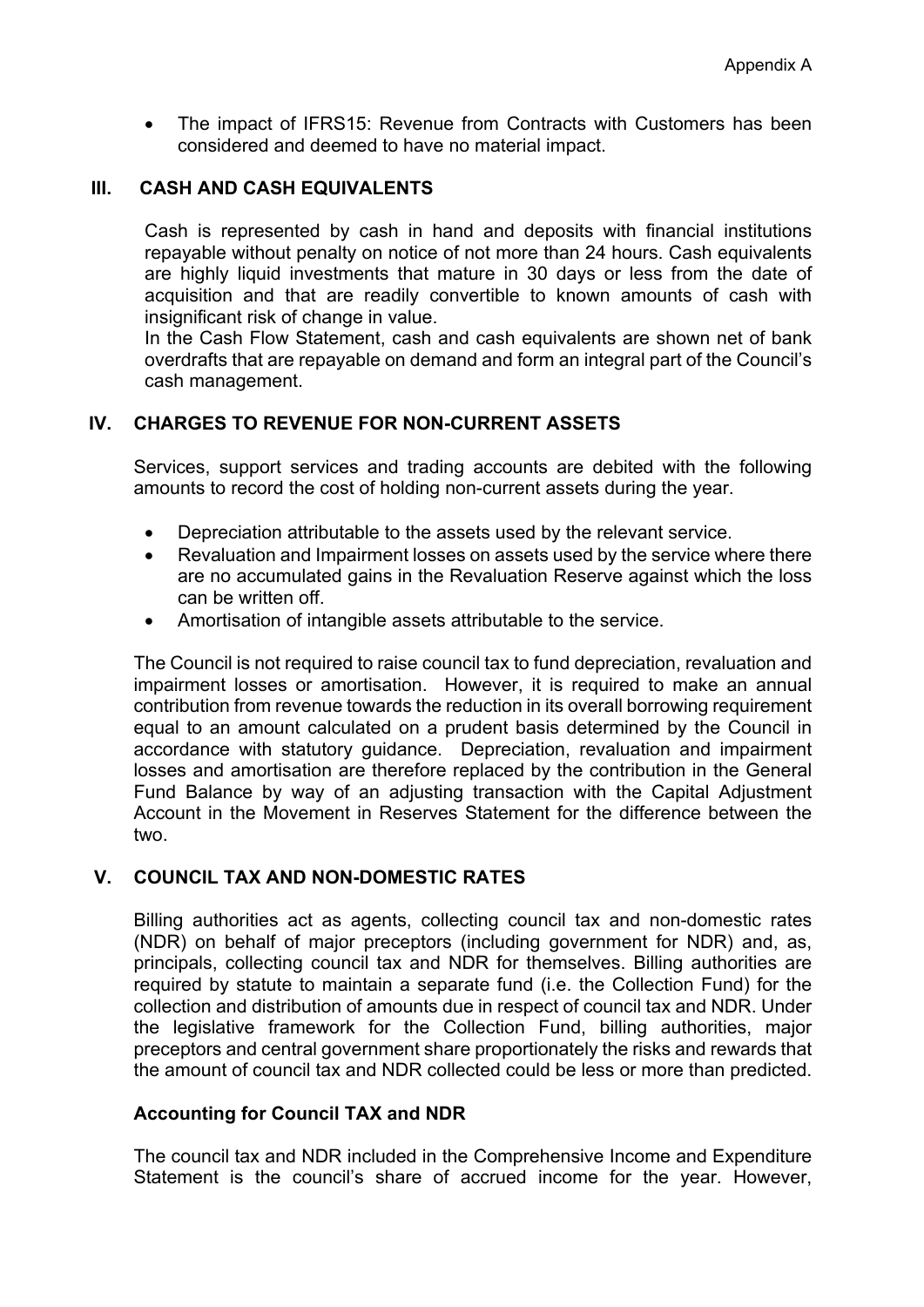regulations determine the amount of council tax and NDR that must be included in the Council's General Fund. Therefore, the difference between the income included in the Comprehensive Income and Expenditure Statement and the amount required by regulation to be credited to the General Fund is taken to the Collection Fund Adjustment Account and included as a reconciling item in the Movement in Reserves Statement.

The Balance Sheet includes the council's share of the end of year balances in respect of council tax and NDR relating to arrears, impairment allowances for doubtful debts, overpayments and prepayments and appeals.

## **VI. EMPLOYEE BENEFITS**

### **Benefits Payable during Employment**

Short-term employee benefits are those due to be settled within 12 months of the year end. They include such benefits as wages and salaries, paid annual leave and paid sick leave, bonuses and non-monetary benefits for current employees. These expenses are charged on an accruals basis to the relevant service line of the Comprehensive Income and Expenditure Statement.

### **Termination Benefits**

Termination benefits are amounts payable as a result of a decision by the Council to terminate an officer's employment before the normal retirement date or an officer's decision to accept voluntary redundancy in exchange for those benefits. They are charged on an accruals basis to the appropriate service, or where applicable, to the Non Distributed Costs line in the Comprehensive Income and Expenditure Statement at the earlier of when the Council can no longer withdraw the offer of those benefits or when the council recognises costs for a restructuring.

## **Post-Employment Benefits**

Employees of the Council are members of the Local Government Pension Fund, administered by Lincolnshire County Council. The scheme provides defined benefits to members (retirement lump sums and pensions), earned as employees worked for the Council.

The Council recognises the cost of retirement benefits in the revenue account when employees earn them, rather than when the benefits are eventually paid as pensions.

#### **Local Government Pension Scheme**

The Local Government Scheme is accounted for as a defined benefit scheme:

 The liabilities of the Lincolnshire County Council pension scheme attributable to the Council are included in the Balance Sheet on an actuarial basis using the projected unit method – i.e. an assessment of the future payments that will be made in relation to retirement benefits earned to date by employees, based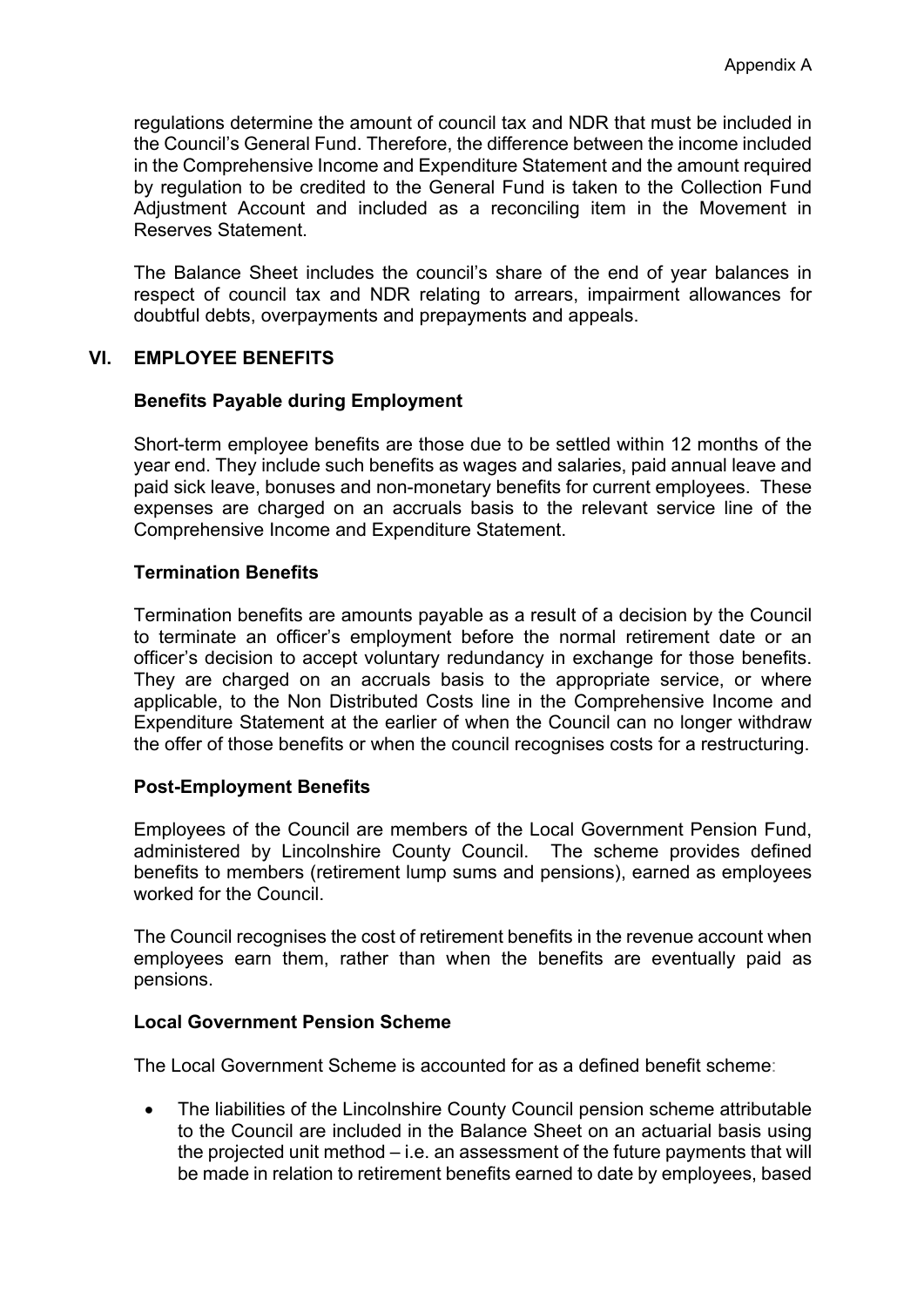on assumptions about mortality rates, employee turnover rates, etc, and projected earnings for current employees.

• The assets of the Lincolnshire County Council pension fund attributable to the Council are included in the balance sheet at their fair value.

The change in the net pensions liability is analysed into the following components:

- Service Cost comprising:
	- Current service cost the increase in liabilities as a result of years of service earned this year – allocated in the Comprehensive Income and Expenditure Statement to the revenue accounts of services for which the employees worked
	- Past service cost the increase in liabilities as a result of a scheme amendment or curtailment whose effect relates to years of service earned in earlier years – debited to the Surplus or Deficit on the Provision of Services in the Comprehensive Income and Expenditure Statement as part of Non-Distributed Costs
- Net interest on the net defined pension liability (asset) i.e. net interest expense for the Council – the change during the period in the net defined benefit liability (asset) that arises from the passage of time charged to the Financing and Investment Income and Expenditure line in the Comprehensive Income and Expenditure Statement. Remeasurement comprising:
	- The return on plan assets excluding amounts included in net interest on the defined benefit liability (asset) charged to the Pension Reserve as Other Comprehensive Income and Expenditure
	- Actuarial gains and losses changes in the net pensions liability that arise because events have not coincided with assumptions made at the last actuarial valuation or because the actuaries have updated their assumption – charged to the Pensions Reserve as Other Comprehensive Income and Expenditure.
	- Contributions paid to the Lincolnshire County Council pension fund cash paid as employer's contributions to the pension fund in settlement of liabilities; not accounted for as an expense.

In relation to retirement benefits, statutory provisions require the General Fund Balance to be charged with the amount payable by the Council to the pension fund or directly to pensioners in the year, not the amount calculated according to the relevant accounting standards.

In the Movement in Reserves Statement, this means that there are transfers to and from the Pensions Reserve to remove the notional debits and credits for retirement benefits and replace them with debits for the cash paid to the pension fund and pensioners and any such amounts payable but unpaid at the year-end. The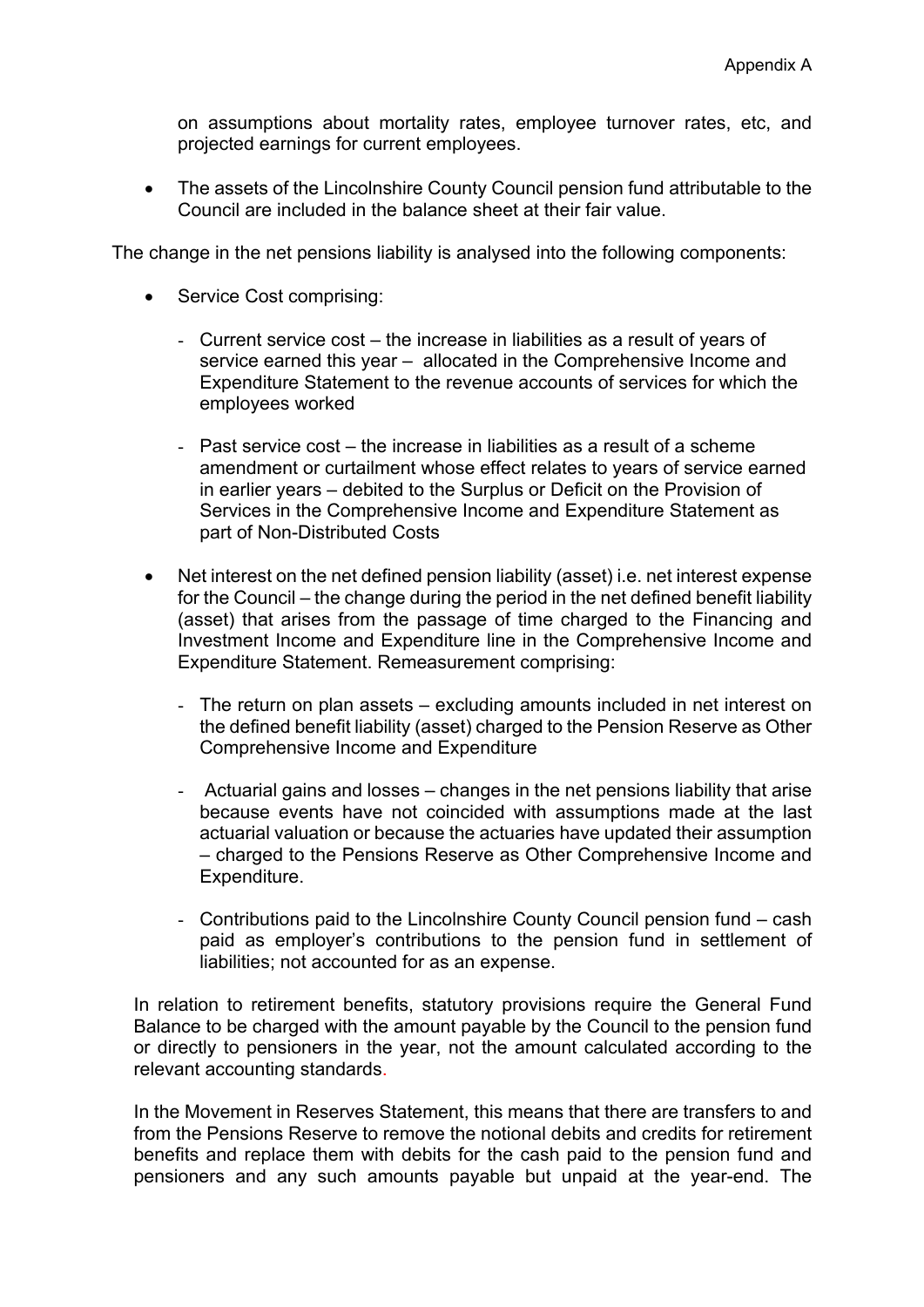negative balance that arises on the Pensions Reserve thereby measures the beneficial impact to the General Fund of being required to account for retirement benefits on the basis of cash flows rather than as benefits are earned by employees.

### **Discretionary Benefits**

The Council has restricted powers to make discretionary awards of retirement benefits in the event of early retirements. Any liabilities estimated to arise as a result of an award to any member of staff are accrued in the year of the decision to make the award and accounted for using the same policies as are applied to the Local Government Pension Scheme.

### **VII. FINANCIAL INSTRUMENTS**

### **Financial Liabilities**

Financial Liabilities are recognised on the Balance Sheet when the Council becomes a party to the contractual provisions of a financial instrument and are initially measured at fair value and carried at their amortised cost. Annual charges to the Financing and Investment Income and Expenditure line in the Comprehensive Income and Expenditure Statement for interest payable are based on the carrying amount of the liability, multiplied by the effective rate of interest for the instrument. The effective interest rate is the rate that exactly discounts estimated future cash payments over the life of the instrument to the amount at which it was originally recognised.

For all of the borrowing that the Council has, this means that the amount presented in the Balance Sheet is the outstanding principle repayable (plus accrued interest) and interest charged to the Comprehensive Income and Expenditure Account is the amount payable for the year in the loan agreement.

## **Financial Assets**

Financial assets are classified based on a classification and measurement approach that reflects the business model for holding the financial assets and their cashflow characteristics. There are three main classes of financial assets measured at:

- amortised cost
- fair value through profit or loss (FVPL), and
- fair value through other comprehensive income (FVOCI).

The Council's business model is to hold investments to collect contractual cash flows. Financial assets are therefore classified as amortised cost, except for those whose contractual payments are not solely payment of principal and interest (ie where the cash flows do not take the form of a basic debt instrument).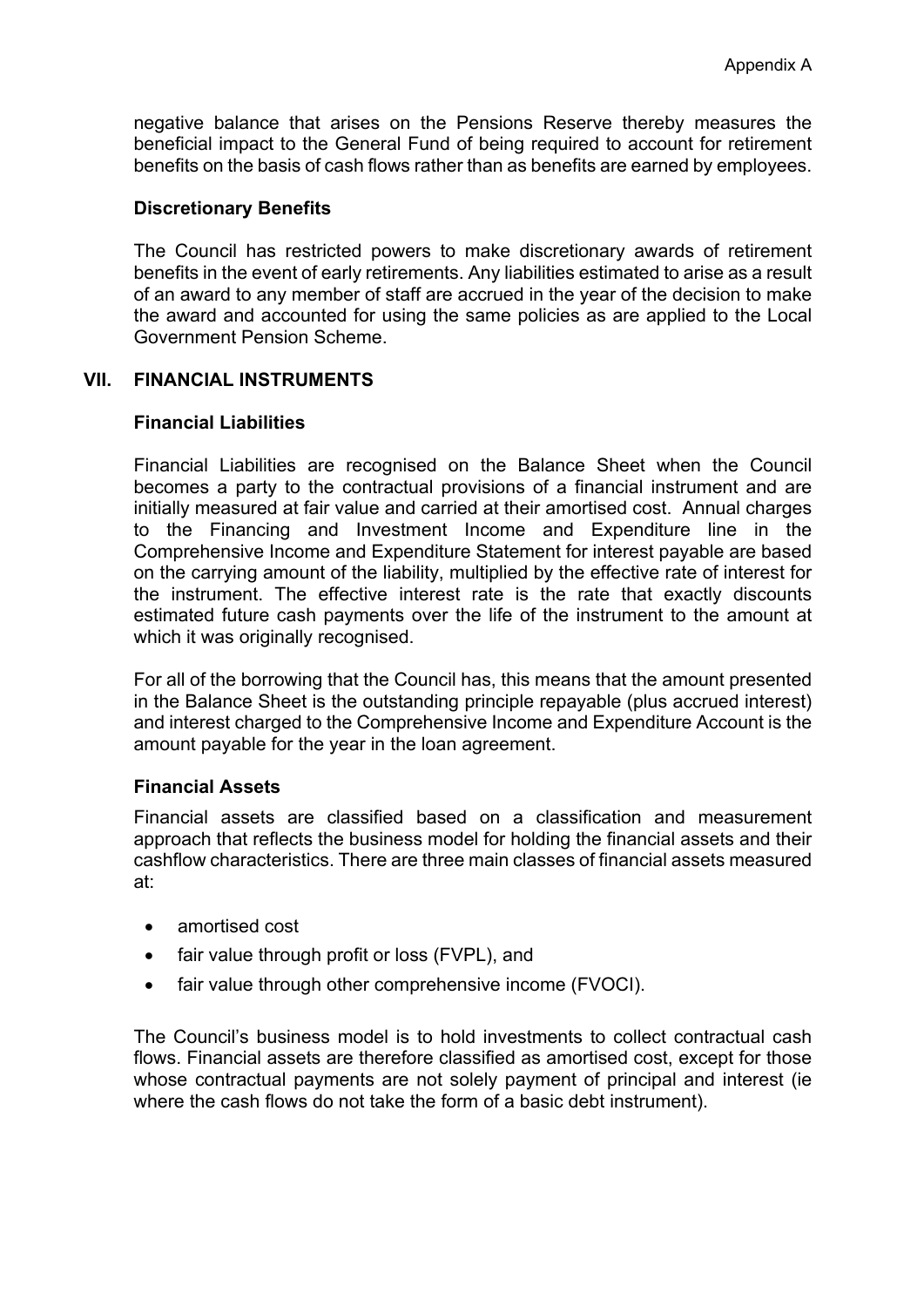# **Financial Assets Measured at Amortised Cost**

Financial assets measured at amortised cost are recognised on the Balance Sheet when the Council becomes a party to the contractual provisions of a financial instrument and are initially measured at fair value. They are subsequently measured at their amortised cost. Annual credits to the Financing and Investment Income and Expenditure line in the Comprehensive Income and Expenditure Statement (CIES) for interest receivable are based on the carrying amount of the asset multiplied by the effective rate of interest for Statements the instrument. For most of the financial assets held by the Council, this means that the amount presented in the Balance Sheet is the outstanding principal receivable (plus accrued interest) and interest credited to the CIES is the amount receivable for the year in the loan agreement.

Interest is credited to the Financing and Investment Income and Expenditure line in the CIES at a marginally higher effective rate of interest than the rate receivable from the voluntary organisations, with the difference serving to increase the amortised cost of the loan in the Balance Sheet. Statutory provisions require that the impact of soft loans on the General Fund Balance is the interest receivable for the financial year – the reconciliation of amounts debited and credited to the CIES to the net gain required against the General Fund Balance is managed by a transfer to or from the Financial Instruments Adjustment Account in the Movement in Reserves Statement.

Any gains and losses that arise on the derecognition of an asset are credited or debited to the Financing and Investment Income and Expenditure line in the CIES.

# **Expected Credit Loss Model**

The Council recognises expected credit losses on all of its financial assets held at amortised cost, either on a 12-month or lifetime basis. The expected credit loss model also applies to lease receivables and contract assets. Only lifetime losses are recognised for trade receivables (debtors) held by the Council.

Impairment losses are calculated to reflect the expectation that the future cash flows might not take place because the borrower could default on their obligations. Credit risk plays a crucial part in assessing losses. Where risk has increased significantly since an instrument was initially recognised, losses are assessed on a lifetime basis. Where risk has not increased significantly or remains low, losses are assessed on the basis of 12-month expected losses.

## **Financial Assets Measured at Fair Value through Profit of Loss**

Financial assets that are measured at FVPL are recognised on the Balance Sheet when the Council becomes a party to the contractual provisions of a financial instrument and are initially measured and carried at fair value. Fair value gains and losses are recognised as they arrive in the Surplus or Deficit on the Provision of Services.

The fair value measurements of the financial assets are based on the following techniques:

instruments with quoted market prices – the market price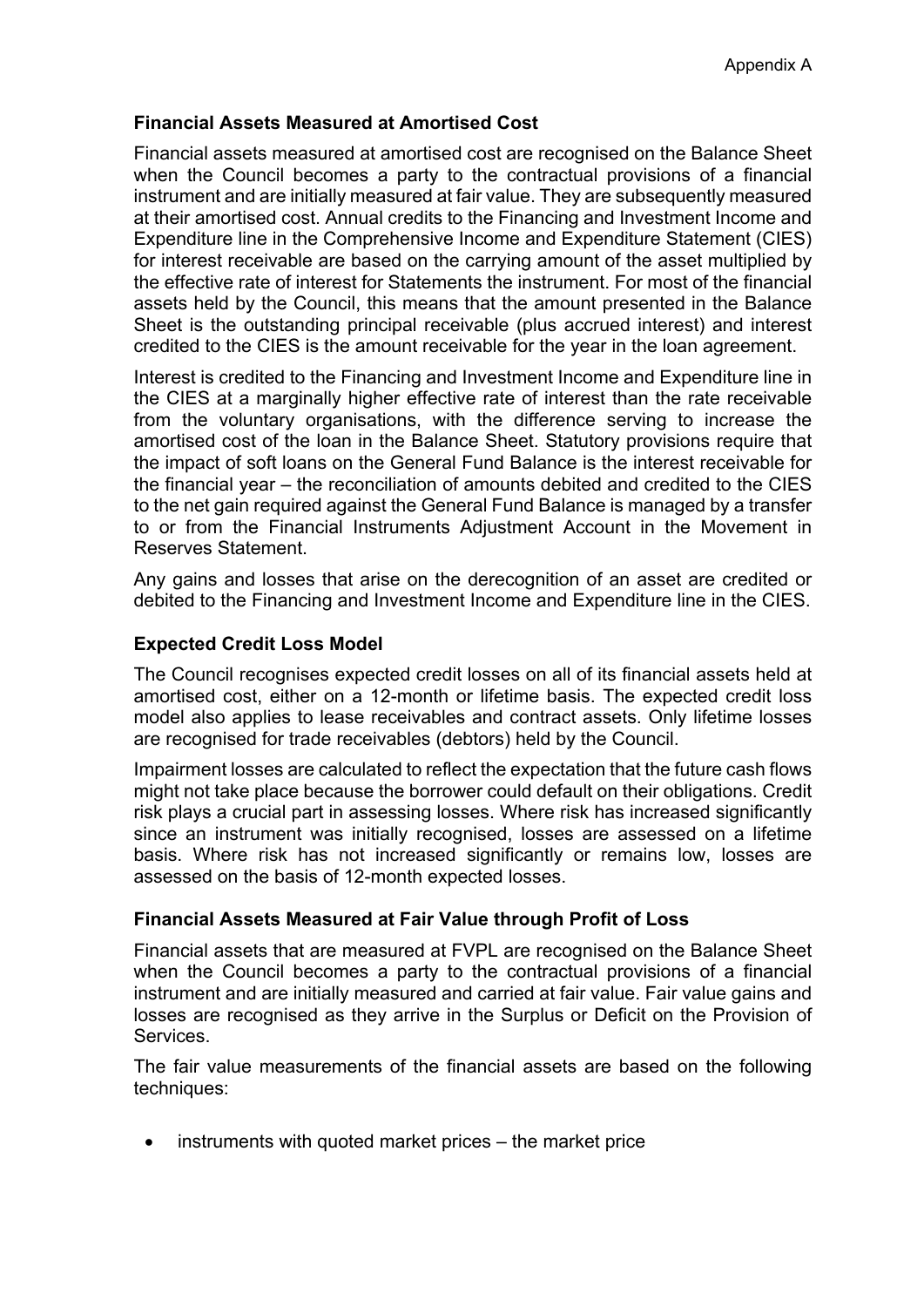other instruments with fixed and determinable payments – discounted cash flow analysis.

The inputs to the measurement techniques are categorised in accordance with the following three levels:

- Level 1 inputs quoted prices (unadjusted) in active markets for identical assets that the Council can access at the measurement date.
- Level 2 inputs inputs other than quoted prices included within Level 1 that are observable for the asset, either directly or indirectly.
- Level 3 inputs unobservable inputs for the asset.

Any gains and losses that arise on the derecognition of the asset are credited or debited to the Financing and Investment Income and Expenditure line in the Comprehensive Income and Expenditure Statement.

## **VIII. GOVERNMENT GRANTS & OTHER CONTRIBUTIONS**

Whether paid on account, by instalments or in arrears, government grants and third party contributions and donations are recognised as due to the Council when there is reasonable assurance that:

- The Council will comply with the conditions attached to the payments, and
- The grants or contributions will be received

Amounts recognised as due to the Council are not credited to the Comprehensive Income and Expenditure Statement until conditions attached to the grant or contributions have been satisfied. Conditions are stipulations that specify that the future economic benefits or service potentially embodied in the asset in the form of the grant or contribution are required to be consumed by the recipient as specified, or future economic benefits or service potential must be returned to the transferor.

Money advanced as grants and contributions for which conditions have not been satisfied are carried in the Balance Sheet as creditors. When conditions are satisfied, the grant or contribution is credited to the relevant service line (attributable revenue grants and contributions) or Taxation and Non Specific Grant Income (non ring-fenced revenue grants and all capital grants) in the Comprehensive Income and Expenditure Statement.

## **IX. HERITAGE ASSETS**

Heritage assets are held or maintained principally for their contribution to knowledge and culture. They are initially recognised at cost if this is available. If cost is not available, values are only included in the Balance Sheet where the cost of obtaining valuation is not disproportionate to the benefit derived. For most of the Council's heritage assets, insurance valuations are used. Where no market exists or the asset is deemed to be unique, and it is not practicable to obtain a valuation, the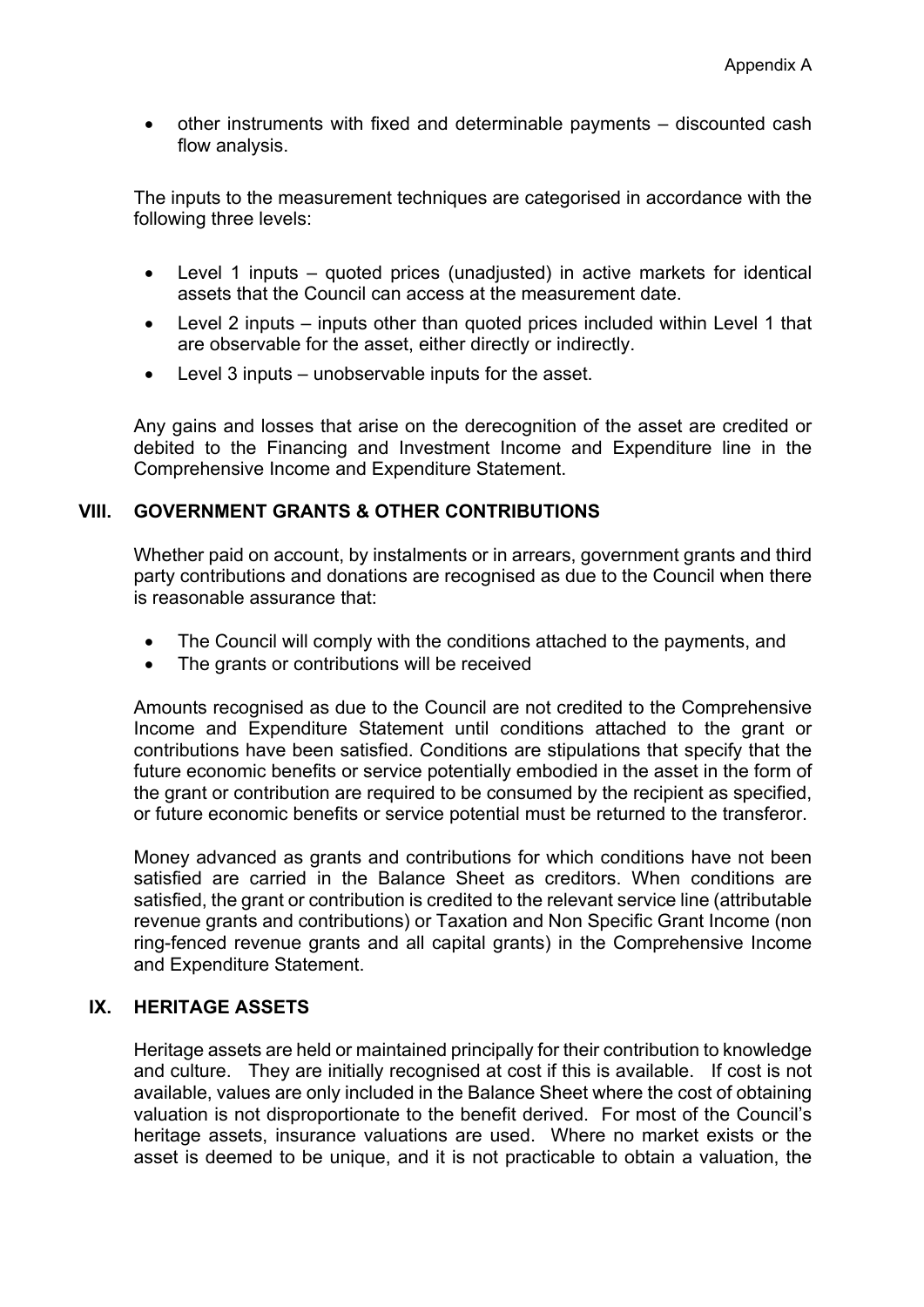asset is not recognised in the Balance Sheet but disclosed in the notes to the accounts.

Heritage assets are depreciated over their useful life if this can be established. If an asset is considered to have an indefinite life, no depreciation is charged. Disposals, revaluation gains and losses and impairments of heritage assets are dealt with in accordance with the Council's policies relating to property, plant and equipment.

The cost of maintenance and repair of heritage assets is written off in the year incurred.

### **X. INTANGIBLE ASSETS**

Expenditure on non-monetary assets that do not have physical substance but are identifiable and controlled by the Council (e.g. software licences) is capitalised when it is expected that future economic benefits or service potential will flow from the intangible asset to the Council.

Expenditure on the development of the Council's website is not capitalised.

Intangible Assets are measured initially at cost. Amounts are only revalued where the fair value of the assets held by the Council can be determined by reference to an active market. In practice, no intangible asset held by the Council meets this criterion, and they are therefore carried at amortised cost. The depreciable amount of an intangible asset is amortised over its useful life to the relevant service line(s) in the Comprehensive Income and Expenditure Statement. An asset is tested for impairment whenever there is an indication that the asset might be impaired – any losses recognised are posted to the relevant service line(s) in the Comprehensive Income and Expenditure Statement. Any gains or losses arising on the disposal or abandonment of an intangible asset is posted to the Other Operating Expenditure Line in the Comprehensive Income and Expenditure Statement.

Where expenditure on intangible assets qualifies as capital expenditure for statutory purposes, amortisation, impairment losses and disposal gains and losses are not permitted to have an impact on the General Fund Balance. The gains and losses are therefore reversed out of the General Fund Balance in the Movement in Reserves Statement and posted to the Capital Adjustment Account and (for any sale proceeds greater than £10,000) the Capital Receipts Reserve.

The useful life of intangible assets is assessed by the Chief Finance Officer at the time of acquisition. Intangible assets are derecognised when no future economic benefits are expected from them.

# **XI. INTERESTS IN COMPANIES AD OTHER ENTITIES**

The Council has a material interest in Gravitas Housing Limited, Invest SK and Environment SK. The nature of these relationship has been assessed and they are deemed to be subsidiaries. The Council is not currently required to produce group accounts on the grounds of materiality.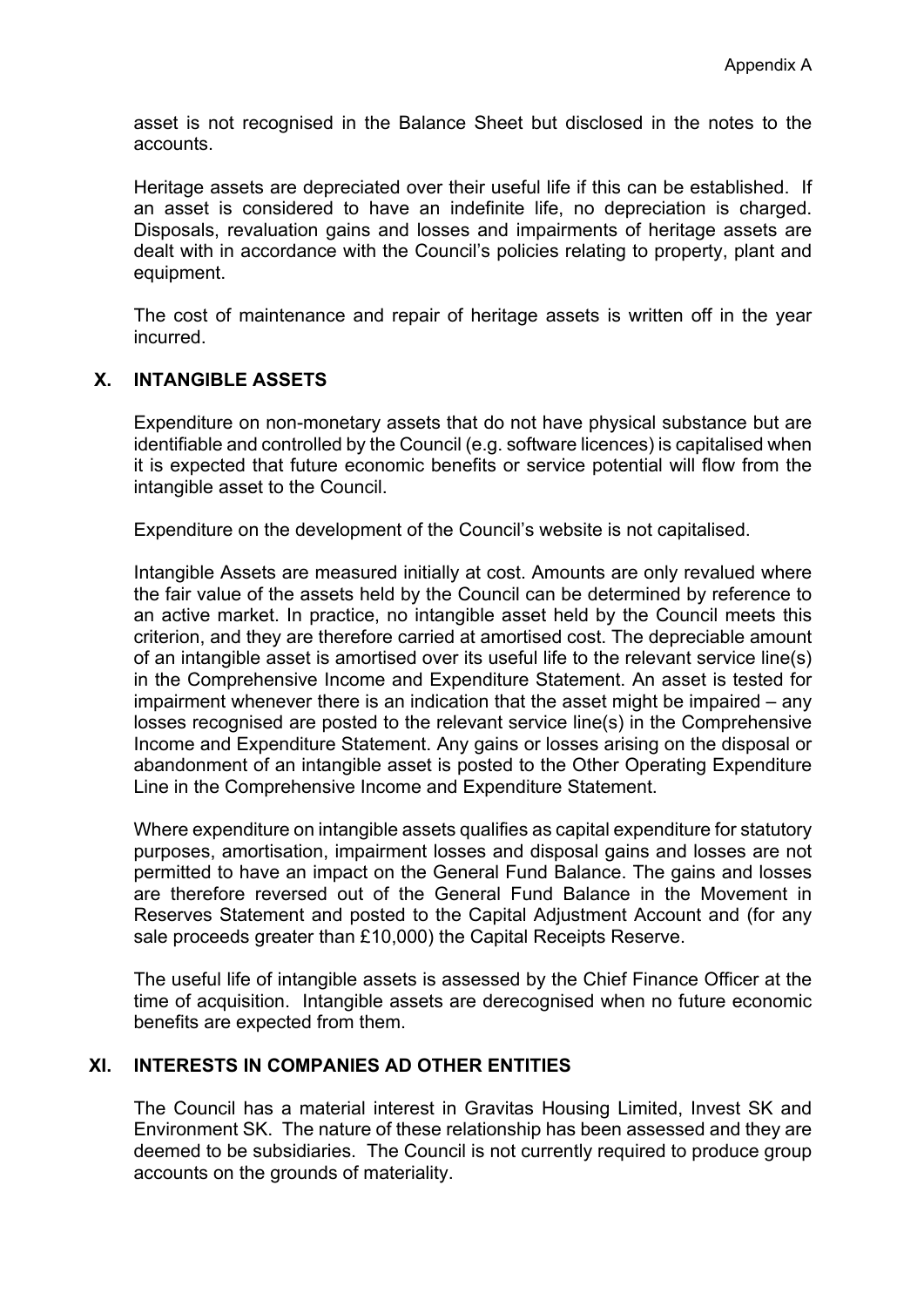## **XII. INVENTORIES AND LONG TERM CONTRACTS**

Inventories are included in the Balance Sheet at the lower of cost and net realisable value.

Long term contracts are accounted for on the basis of charging the Surplus or Deficit on the provision of services with the value of works and services received under the contract during the financial year.

## **XIII. INVESTMENT PROPERTY**

Investment properties are those that are used solely to earn rentals and/or for capital appreciation. The definition is not met if property is used in any way to facilitate the delivery of services or production of goods or is held for sale.

Investment properties are measured initially at cost and subsequently at fair value, being the price that would be received to sell such an asset in an orderly transaction between market participants at the measurement date. As a non-financial asset investment properties are measured at highest and best use. Properties are not depreciated but are revalued annually according to market conditions at the year end. Gains and losses on revaluation are posted to the Financing and Investment Income and Expenditure line in the Comprehensive Income and Expenditure Statement. The same treatment is applied to gains and losses on disposal.

Rentals received in relation to investment properties are credited to the Financing and Investment Income line and result in a gain for the General Fund Balance. However, revaluation and disposal gains and losses are not permitted by statutory arrangements to have an impact on the General Fund Balance. The gains and losses are therefore reversed out of the General Fund Balance in the Movement in Reserves Statement and posted to the Capital Adjustment Account and (for any sale proceeds greater than £10,000) the Capital Receipts Reserve.

# **XIV. LEASES**

Leases are classified as finance leases where the terms of the lease transfer substantially all the risks and rewards incidental to the ownership of the property, plant or equipment from the lessor to the lessee. All other leases are classified as operating leases.

Where a lease covers both land and buildings, the land and buildings elements are considered separately for classification.

Arrangements that do not have the legal status of a lease but convey a right to use an asset in return for payment are accounted for under this policy where fulfilment of the arrangement is dependent on the use of specific assets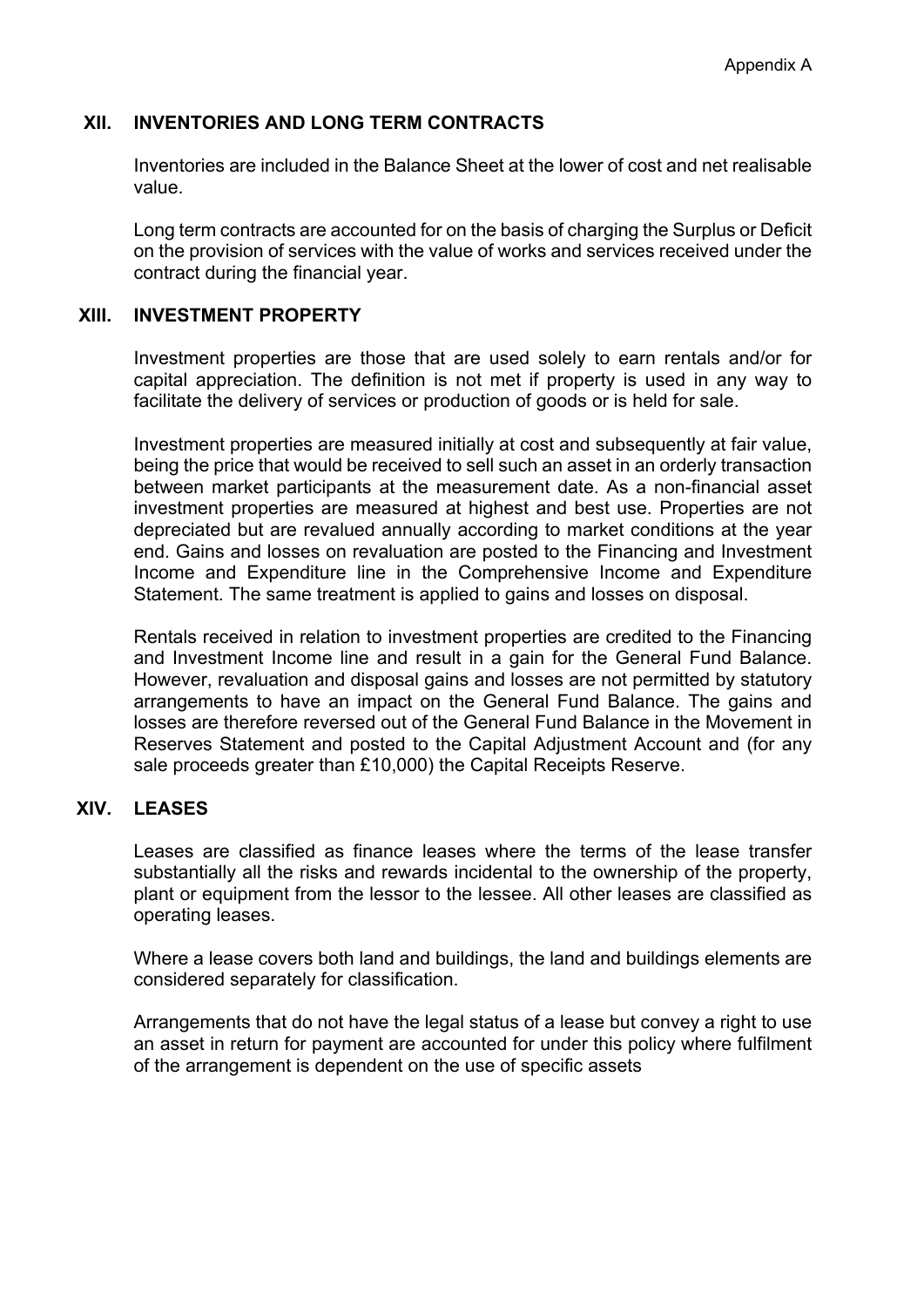# **The Council as Lessee**

### **Finance Leases**:

Property, plant and equipment held under finance leases is recognised on the Balance Sheet at the commencement of the lease at its fair value measured at the leases inception (or the present value of the minimum lease payments, if lower). The asset recognised is matched by a liability for the obligation to pay the lessor e.g. payments net of financing costs. Initial direct costs of the Council are added to the carrying amount of the asset. Premiums paid on entry into the lease are applied to writing down the lease liability. Contingent rents are charged as expenses in the period in which they are incurred.

Lease payments are apportioned between:

- A charge for the acquisition of the interest in the property, plant or equipment – applied to write down the lease liability, and
- A finance charge (debited to the Financing and Investment Income and Expenditure line in the Comprehensive Income and Expenditure Statement).

Property, Plant and Equipment recognised under finance leases is accounted for using the policies applied generally to such assets, subject to depreciation being charged over the lease term if this is shorter than the assets estimated useful life (where ownership of the asset does not transfer to the Council at the end of the lease period).

## **Operating Leases**

Rentals paid under operating leases are charged to the Comprehensive Income and Expenditure Statement as an expense of the services benefitting from use of the leased property, plant or equipment. Charges are made on a straight line basis over the life of the lease, even if this does not match the patterns of payments (e.g. there is a rent free period at the commencement of the lease).

#### **The Council as Lessor**

#### **Finance Leases**

Where the Council grants a finance lease over a property or an item of plant or equipment, the relevant asset is written out of the Balance Sheet as a disposal and replaced by a long-term debtor in the Balance Sheet valued on the future income due under the finance lease.

## **Operating Leases**

Where the Council grants an operating lease over a property or an item of plant or equipment, the asset is retained in the Balance Sheet. Rental income is credited to the Other Operating Expenditure line in the Comprehensive Income and Expenditure Statement. Credits are made on a straight-line basis over the life of the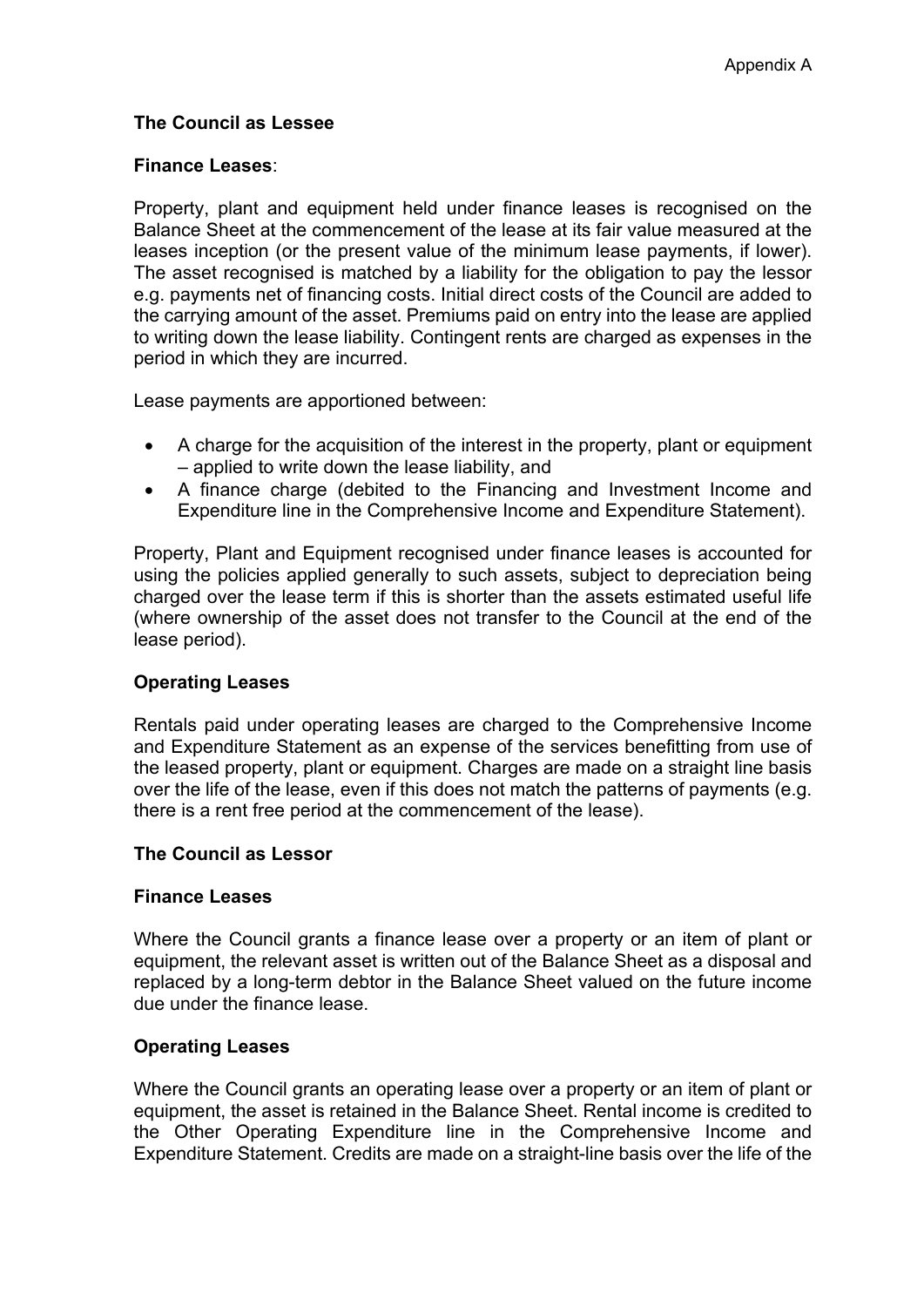lease, even if this does not match the pattern of payments (e.g. there is a premium paid at the commencement of the lease).

## **XV. OVERHEADS AND SUPPORT SERVICES**

The costs of overheads and support services are charged to service segments in accordance with the Council's arrangements for accountability and financial performance.

# **XVI. PROPERTY, PLANT AND EQUIPMENT**

Assets that have physical substance and are held for use in the production or supply of goods and services, for rental to others, or for administrative purposes and that are expected to be used during more than one financial year are classified as Property Plant and Equipment.

### **Recognition**

Expenditure on the acquisition, creation or enhancement of Property, Plant and Equipment is capitalised on an accruals basis, provided that it is probable that the future economic benefits or service potential associated with the item will flow to the Council, over more than one year and that the cost of the item can be measured reliably. Expenditure that maintains but does not add to an assets potential to deliver future economic benefits or service potential (i.e. repairs and maintenance) is charged as an expense when it is incurred.

The Council has a de-minimis of £10,000 for capital expenditure, with the exception of the purchase of motor vehicles. Where the total cost of an asset is higher than £10,000 but only part of the expenditure has occurred within a financial year that expenditure would be included in the balance sheet even if it was below the de minimis level.

#### **Measurement**

Assets are initially measured at cost, comprising:

- the purchase price
- any costs attributable to bringing the asset to the location and condition necessary for it to be capable of operating in the manner intended by management

The Council does not capitalise borrowing costs incurred while assets are under construction.

The cost of assets acquired other than by purchase is deemed to be its fair value, unless the acquisition does not have commercial substance (i.e. it will not lead to a variation in the cash flows of the Council). In the latter case, where an asset is acquired via an exchange, the cost of the acquisition is the carrying amount of the asset given up by the Council.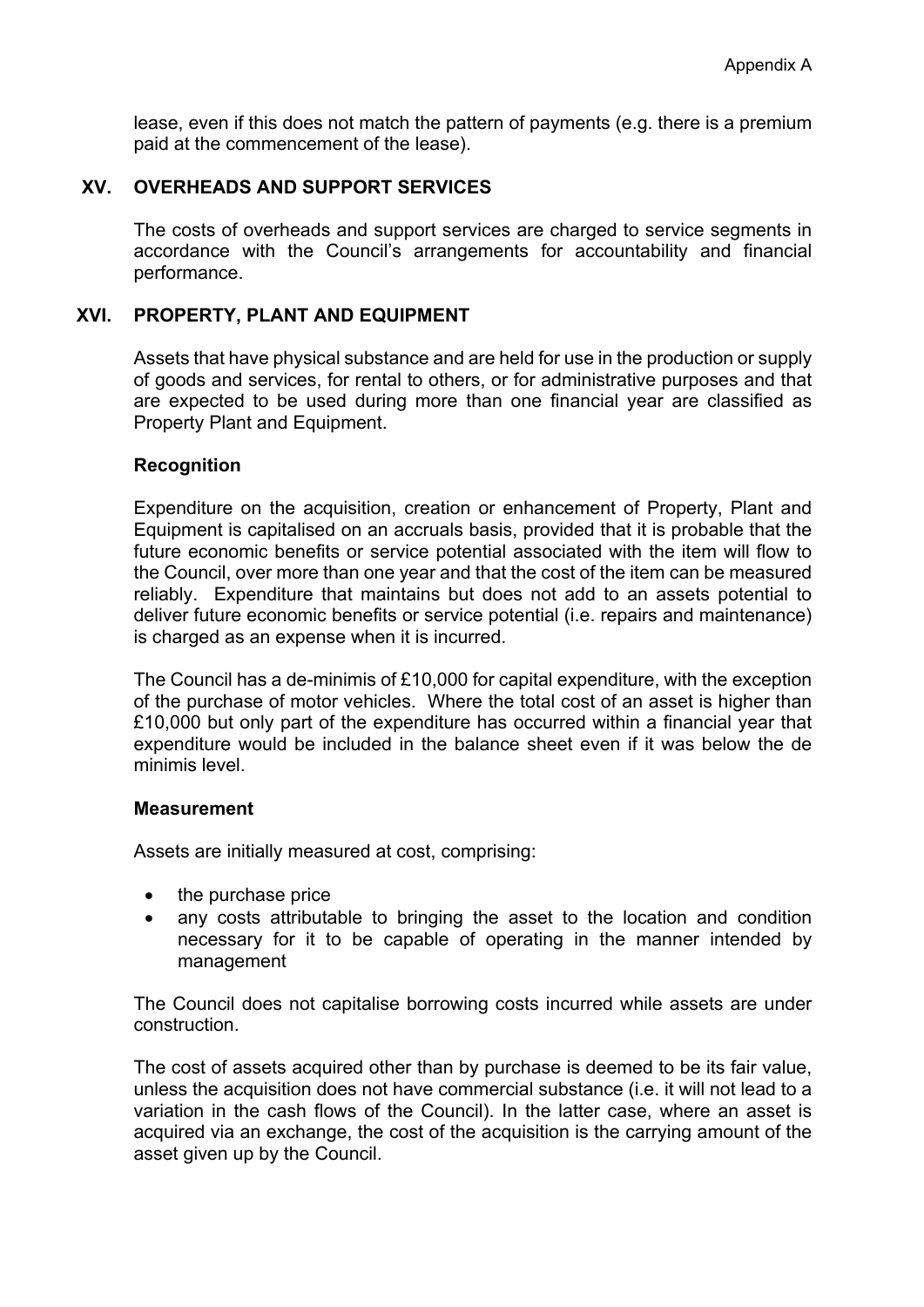Assets are then carried in the Balance Sheet using the following measurement bases:

- Dwellings current value determined using the basis of existing use value for social housing (EUV-SH). The social housing discount applied in 2019/20 is 42%.
- Community assets and assets under construction historic cost.
- Plant, Vehicles & Equipment depreciated historical cost
- All other classes of assets current value, unless there is no market-based evidence of fair value because of the specialist nature of the asset. In this case fair value is estimated using the Depreciated Replacement Cost method.

Assets included in the Balance Sheet at current value are re-valued where there have been material changes in the value, but as a minimum every five years. Valuations of property assets are carried out by the District Valuer, an external, qualified valuer, who is independent of the Council. The method of valuations is as recommended by CIPFA and in accordance with the principles and guidance notes issued by the Royal Institute of Chartered Surveyors. Operational assets constructed or acquired during the year will be re-valued on 31 March of the following year.

Increases as a result of revaluations are debited to the appropriate asset account, with the opposite entry going to the Revaluation Reserve to recognise unrealised gains, except to the extent where it reverses a previous revaluation loss that was charged to a service revenue account within the Comprehensive Income & Expenditure Statement. In this case the revaluation gain will first be used to offset the previous loss and any further gain is then taken to the Revaluation Reserve. Revaluation gains charged to Surplus or Deficit on Provision of Services are transferred to the Capital Adjustment Account and reported in the Movement in Reserves Statement.

Decreases as a result of revaluation, which are not specific to one asset but affect several, are revaluation losses as opposed to impairments. The decrease is recognised in the Revaluation Reserve up to the balance in respect of each asset affected and then in Surplus or Deficit on Provision of Services. Any such charge taken to Surplus or Deficit on Provision of Services is then transferred to the Capital Adjustment Account and reported in the Movement in Reserves Statement.

The Revaluation Reserve contains revaluation gains recognised since 1 April 2007 only, the date of its formal implementation. Gains arising before that date have been consolidated into the Capital Adjustment Account.

## **Impairment**

Assets are assessed at each year-end as to whether there is any indication that an asset may be impaired. Where indications exist and any possible differences are estimated to be material, the recoverable amount of the asset is estimated and, where this is less than the carrying amount of the asset, an impairment loss is recognised for the shortfall.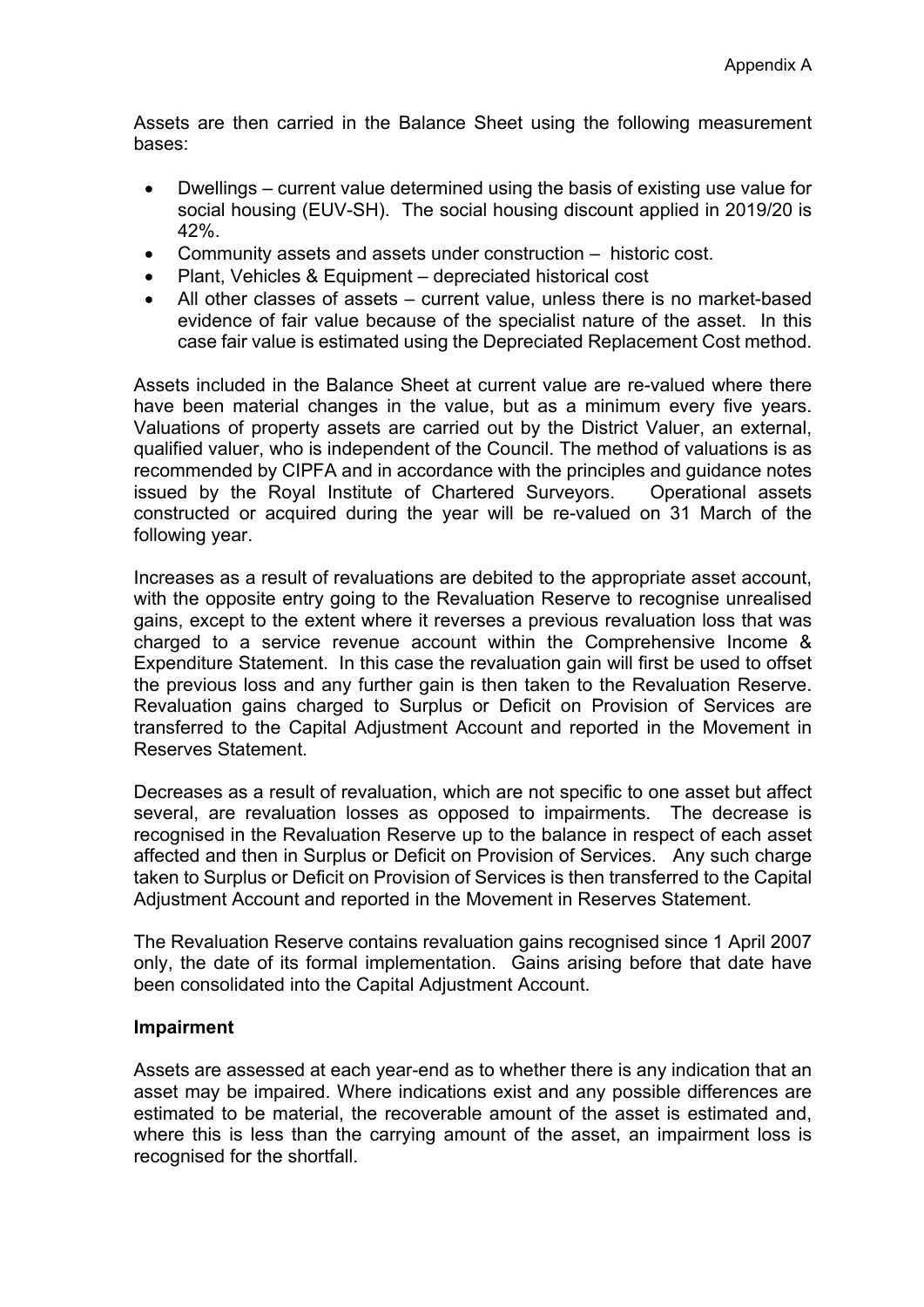Where impairment losses are identified, they are accounted for by:

- Where there is a balance of revaluation gains for the asset in the Revaluation Reserve, the carrying amount of the asset is written down against that balance (up to the amount of the accumulated gains)
- Where there is no balance in the Revaluation Reserve or an insufficient balance, the carrying amount of the asset is written down against the relevant service line(s) in the Comprehensive Income and Expenditure Statement,

Where an impairment loss is reversed subsequently, the reversal is credited to the relevant service line(s) in the Comprehensive Income and Expenditure Statement, up to the amount of the original loss, adjusted for depreciation that would have been charged if the loss had not been recognised.

# **Depreciation**

Depreciation is provided for on all Property, Plant and Equipment assets by the systematic allocation of their depreciable amounts over their useful lives. An exception is made for assets without a determinable finite useful life (i.e. freehold land and certain Community Assets) and assets that are not yet available for use (i.e. assets under construction).

Depreciation is calculated on the following bases:

- Land is not depreciated as it will not have a finite life.
- Council Dwellings and Other Buildings are depreciated using the straight line method. The finite useful life is assessed by the District Valuer at the time of revaluation but for Council Dwellings is usually 50 years, and for other buildings is between 1 and 60 years.
- Plant and Equipment are also depreciated by the straight line method. Useful life is assessed by the Chief Finance Officer at the time of acquisition, usually between 3 and 10 years. Some assets have a longer life span, up to 30 years.
- Vehicles are depreciated using the reducing balance method at a rate of 25% per annum.
- Non-current assets held-for sale are not depreciated.

Where an item of Property, Plant and Equipment asset has major components whose cost is significant in relation to the total cost of the item, the components are depreciated separately.

Revaluation gains are also depreciated with an amount equal to the difference between current value depreciation charged on assets and the depreciation that would have been chargeable based on their historic cost being transferred each year from the Revaluation Reserve to the Capital Adjustment Account.

#### **Componentisation**

Only assets with a carrying amount more than or equal to £500,000 at the beginning of the financial year are considered for componentisation. To be recognised as a component the value of the part of the asset being considered must be more than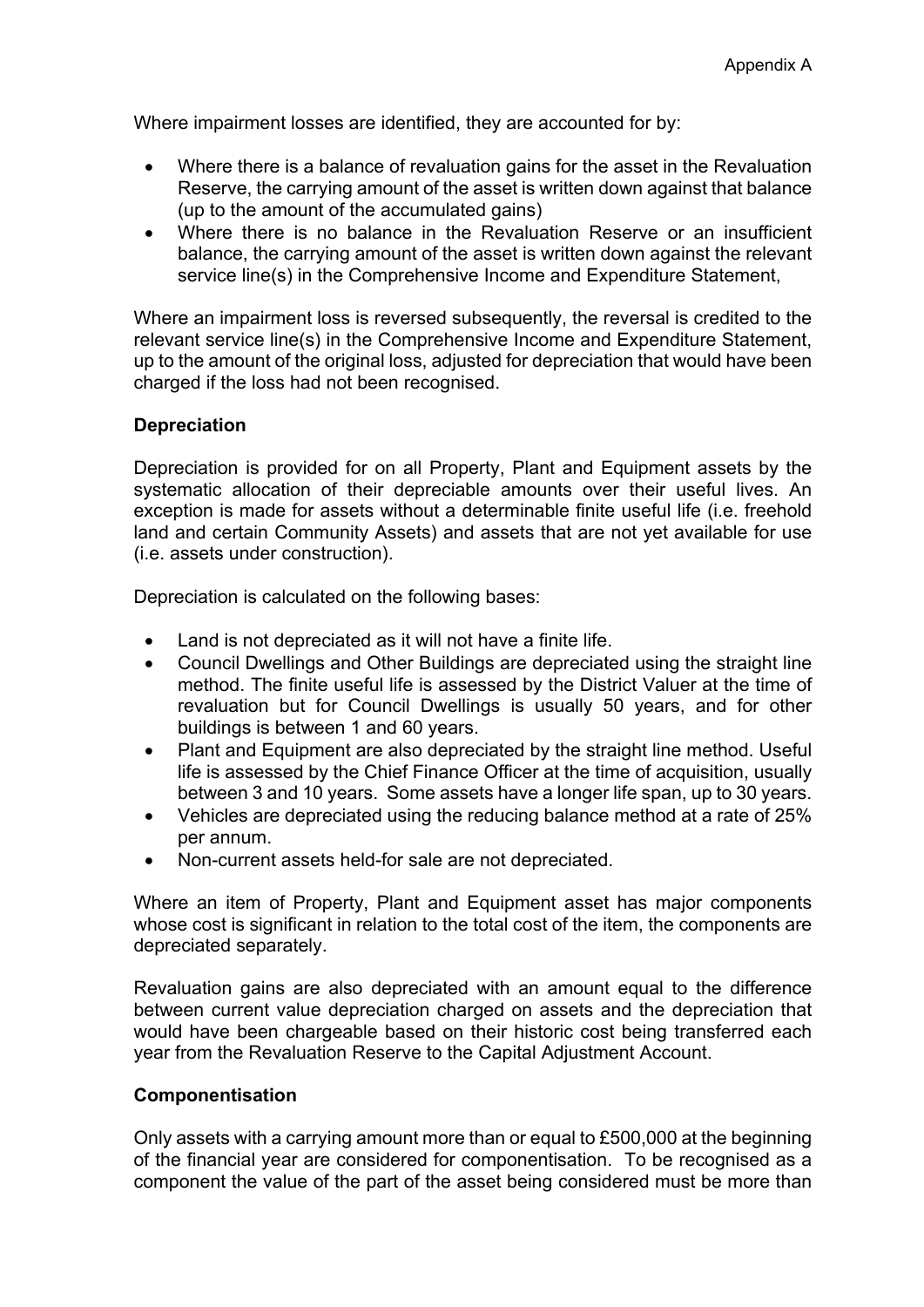or equal to 10% of the value of the asset, and have a life less than or equal to half that of the main asset. When a component is replaced, the carrying amount of the old component is derecognised and the new component is recognised. If the carrying amount of the old component is not known, this is estimated by indexing back from the cost of the new component and adjusting for depreciation and impairment over the old component's useful life. The Building Costs Index will be used.

The depreciation calculated is charged to the service revenue accounts, central support service accounts and trading accounts.

Revaluation gains are also depreciated, with an amount equal to the difference between current value depreciation charged on assets and the depreciation that would have been chargeable based on their historical cost being transferred each year from the Revaluation Reserve to the Capital Adjustment Account.

### **Disposals and Non-current Assets Held for Sale**

When it becomes probable that the carrying amount of an asset will be recovered principally through a sale transaction rather than through its continuing use, it is classified as an Asset Held for Sale. The asset is revalued immediately before reclassification and then carried at the lower of this amount and fair value less costs to sell. Where there is a subsequent decrease to a fair value less costs to sell, the loss is posted in the Other Operating Expenditure line in the Comprehensive Income and Expenditure statement. Gains in fair value are recognised only up to the amount of any previous losses recognised in the Surplus or Deficit on Provision of Services. Depreciation is not charged on Assets Held for Sale.

If assets no longer meet the criteria to be classified as Assets Held for Sale, they are reclassified back to non-current assets and valued at the lower of their carrying amount before they were classified as held for sale; adjusted for depreciation, amortisation or revaluations that would have been recognised had they not been classified as Held for Sale, and their recoverable amount at the date of the decision not to sell.

Assets that are to be abandoned or scrapped are not reclassified as Assets Held for Sale.

When an asset is disposed of or decommissioned, the carrying amount of the asset in the Balance Sheet (whether Property, Plant and Equipment or Assets Held for Sale) is written off to the Other Operating Expenditure line in the Comprehensive Income and Expenditure Statement as part of the gain or loss on disposal. Receipts from disposals (if any) are credited to the same line in the Comprehensive Income and Expenditure Statement also as part of the gain or loss on disposal (i.e. netted off against the carrying value of the asset at the time of disposal). Any revaluation gains accumulated for the asset in the Revaluation Reserve are transferred to the Capital Adjustment Account.

Amounts for a disposal in excess of £10,000 are categorised as capital receipts. A proportion of receipts related to housing disposals is payable to the Government.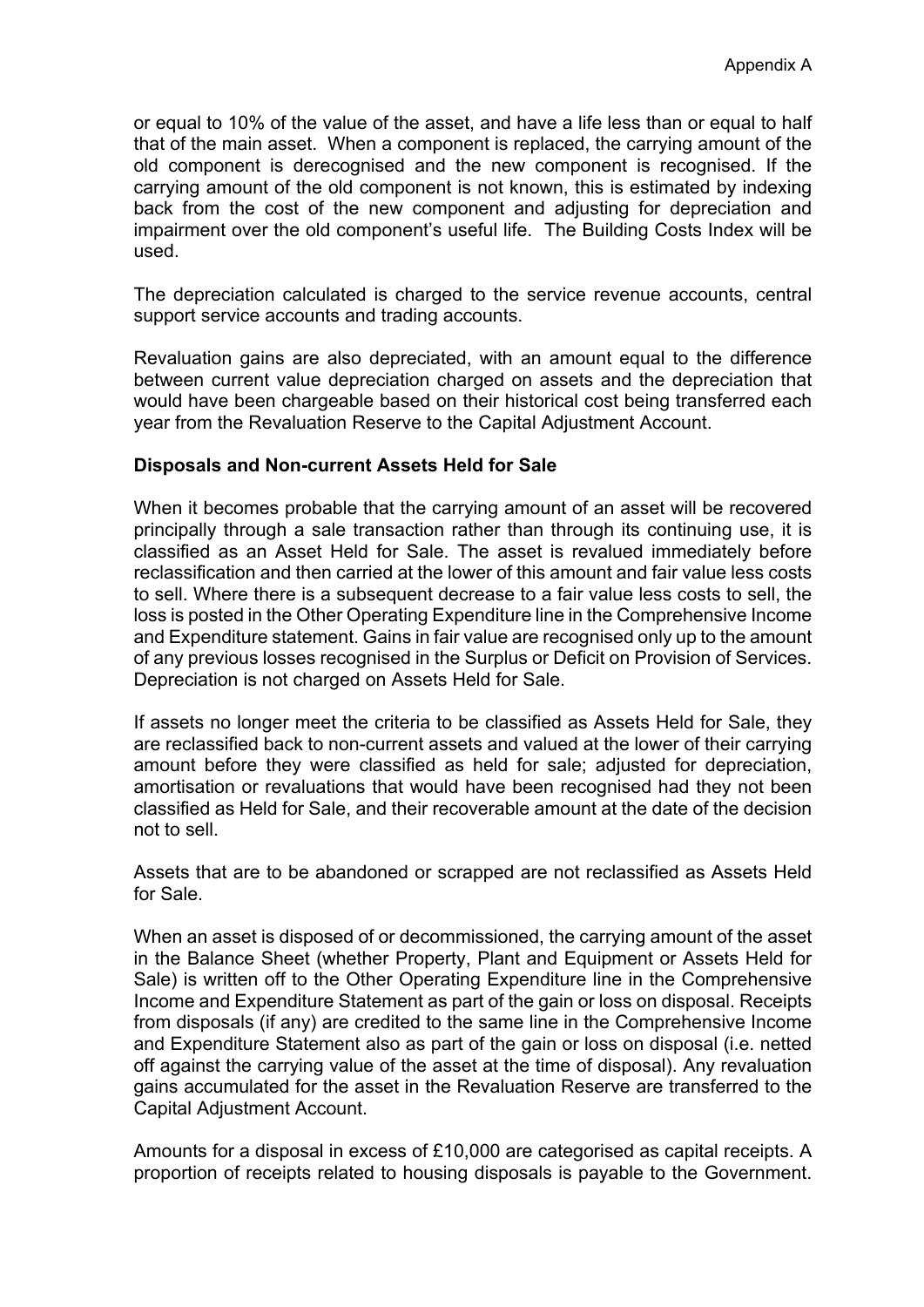The balance of receipts remains within the Capital Receipts Reserve and can then only be used for new capital investment or set aside to reduce the Council's underlying need to borrow (the capital financing requirement).

The written-off value of disposals is not a charge against council tax, as the cost of non-current assets is fully provided for under separate arrangements for capital financing.

## **XVII. PROVISIONS, CONTINGENT ASSETS AND CONTINGENT LIABILITIES**

### **Provisions**

Provisions are made where an event has taken place that gives the Council a legal or constructive obligation that probably requires settlement by a transfer of economic benefits or service potential, and a reliable estimate can be made of the amount of the obligation.

Provisions are charged as an expense to the appropriate service line in the Comprehensive Income and Expenditure Statement that the Council becomes aware of the obligation, and are measured at the best estimate at the balance sheet date of the expenditure required to settle the obligation, taking into account relevant risks and uncertainties

When payments are eventually made, they are charged to the provision carried in the Balance Sheet. Estimated settlements are reviewed at the end of each financial year - where it becomes less than probable that a transfer of economic benefits will now be required (or a lower settlement than anticipated is made), the provision is reversed and credited back to the relevant service.

Where some or all of the payment required to settle a provision is expected to be recovered from another party (e.g. from an insurance claim), this is only recognised as income for the relevant service if it is virtually certain that reimbursement will be received if the obligation is settled.

The council has made a provision for settling the self-insured element of Public Liability insurance claims.

## **Contingent Liabilities**

A contingent liability arises where an event has taken place that gives the Council a possible obligation whose existence will only be confirmed by the occurrence or otherwise of uncertain future events not wholly within the control of the Council. Contingent liabilities also arise in circumstances where a provision would otherwise be made but either it is not probable that an outflow of resources will be required or the amount of the obligation cannot be measured reliably.

Contingent liabilities are not recognised in the Balance Sheet but disclosed in a note to the accounts.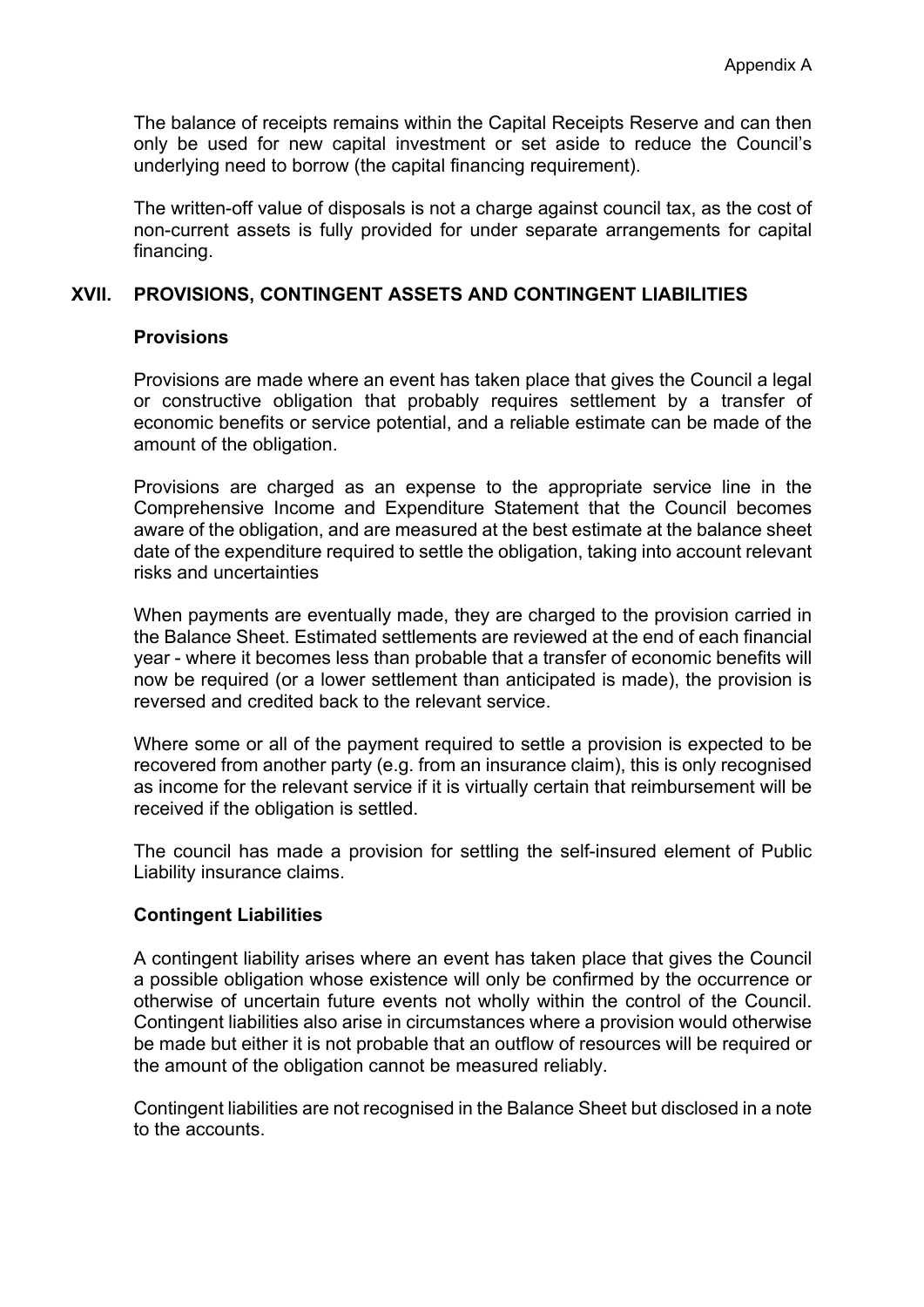# **Contingent Assets**

A contingent asset arises where an event has taken place that gives the Council a possible asset whose existence will only be confirmed by the occurrence or otherwise of uncertain future events not wholly within the control of the Council.

Contingent assets are not recognised in the Balance Sheet but disclosed in a note to the accounts where it is probable that there will be an inflow of economic benefits or service potential.

## **XVIII. RESERVES**

The Council sets aside specific amounts as reserves for future policy purposes or to cover contingencies. Reserves are created by appropriating amounts out of the General Fund Balance in the Movement in Reserves Statement. When expenditure to be financed from a reserve is incurred, it is charged to the appropriate service in that year to score against the Surplus or Deficit on the Provision of Services in the Comprehensive Income and Expenditure Statement. The reserve is then transferred back into the General Fund Balance in the Movement in Reserves Statement so that there is no net charge against council tax for the expenditure.

Certain reserves are kept to manage the accounting processes e.g. for non-current assets, retirement and employee benefits and do not represent usable resources for the Council – these reserves are explained in the relevant policies.

## **XIX. REVENUE EXPENDITURE FUNDED FROM CAPITAL UNDER STATUTE**

Expenditure incurred during the year that may be capitalised under statutory provisions but does not result in the creation of a non-current asset has been charged as expenditure to the relevant service in the Comprehensive Income and Expenditure Statement in the year. Where the Council has determined to meet the cost of this expenditure from existing capital resources or by borrowing, a transfer in the Movement in Reserves Statement from the General Fund Balance to the Capital Adjustment Account then reverses out the amounts charged so that there is no impact on the level of council tax.

# **XX. VAT**

VAT is included as an expense only to the extent that it is not recoverable from Her Majesty's Revenue and Customs. VAT receivable is excluded from income.

## **XXI. FAIR VALUE MEASUREMENT**

The Council measures some of its non-financial assets such as surplus assets and investment properties at fair value at each reporting date. Fair value is the price that would be received to sell an asset or paid to transfer a liability in an orderly transaction between market participants at the measurement date. The fair value measurement assumes that the transaction to sell the asset or transfer the liability takes place either: